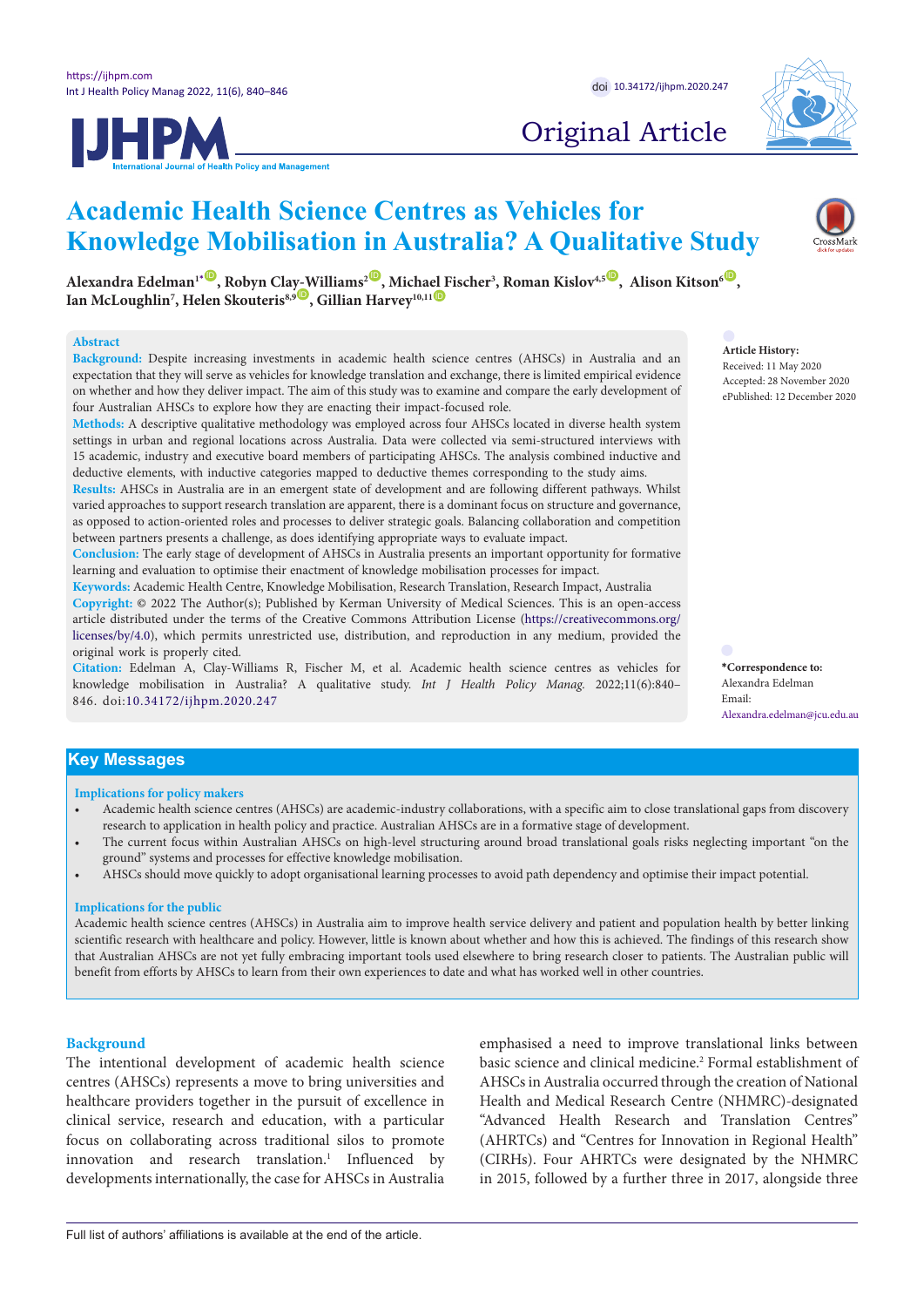CIRHs (designated in 2017 and 2019) that have a specific focus on regional Australian populations. The term "regional" in relation to CIRHs refers to locations outside of major metropolitan areas that may include regional cities as well as rural, remote and very remote townships and communities.

Despite the growth of AHSCs, the majority of published literature is normative and originates from the United States, in the form of general commentaries, opinion pieces and case studies of individual AHSCs.<sup>5</sup> Further, while there is a broad expectation that AHSCs will serve as vehicles for knowledge translation and exchange,<sup>5</sup> empirical evidence of their impact is limited, as are more detailed insights into what works, how and why in terms of their specific translational processes and outcomes.<sup>3,4</sup> Specific impact expectations vary widely: for example, while local, clinical impacts are a dominant focus, a substantial body of expert opinion also highlights the potential for AHSCs to contribute to "global health" by bringing healthcare and academic institutions together across countries to develop joint strategies to address healthcare challenges.<sup>6</sup>

Whilst there is no "one size fits all" formula to AHSC success,<sup>7</sup> an external evaluation of the Collaborations for Leadership in Applied Health Research and Care, established in England from 2008 onwards, highlighted eight important considerations to optimise the success of these types of collaborative initiatives.<sup>8</sup> Key issues highlighted included the governance framework, leadership approaches, attention to evaluation and learning and balancing the tension between collaboration and competition [\(Table 1\)](#page-1-0). The concept of "knowledge mobilisation" frames these considerations and is central to the mission of AHSCs as it reflects a two-way process of knowledge development and exchange between the partners involved.9

Compared to the United States, United Kingdom and Canada, AHSCs in Australia are at an earlier stage of development. This presents two distinct opportunities: firstly, it allows Australian AHSCs to draw on prior international learning to influence and shape their ongoing development and growth; secondly, it permits formative learning from highly diverse urban/regional contexts that characterise Australian AHSCs and adds to the international knowledge base about AHSCs.

The overall aim of this study was to examine Australian AHSCs at their current stage of development in order to address the research question: how are people, processes and systems being organised within Australian AHSCs to enable knowledge to be mobilised for impact? The specific aims were to examine:

- 1. the strategic objectives of the AHSC in relation to achieving and demonstrating impact;
- 2. how board members think about the systems and processes required for effective knowledge mobilisation;
- 3. challenges encountered in mobilising knowledge to achieve impact; and
- 4. the potential for future research to inform strategies for enhancing knowledge mobilisation and impact in the AHSC.

# **Methods**

# Study Design and Data Collection

The research adopts a qualitative descriptive<sup>10</sup> study design to describe the key features of interest and offer thoughtful linkages with other work in the field. Data were collected via semi-structured interviews with senior members and leaders of four AHSCs selected with reference to geographic and structural attributes as well as NHMRC designation status to enable consideration of different contextual features. Practical considerations including the researchers' access to AHSC leaders and their capacity to support the study were also factors in the selection process. The participating AHSCs were comprised of two NHMRC-designated AHSCs and two that were non-designated. One AHSC was structured as a fully unified university-hospital, governed by a single Chief Executive and Board, while the other three AHSCs were

<span id="page-1-0"></span>

|  |  | Table 1. Achieving Collective Action for Implementation: A Mid-Range Theory <sup>4</sup> |  |  |  |
|--|--|------------------------------------------------------------------------------------------|--|--|--|
|--|--|------------------------------------------------------------------------------------------|--|--|--|

| <b>Theme</b>                            | Description                                                                                                                                                                                                                                                                                                           |  |  |  |  |
|-----------------------------------------|-----------------------------------------------------------------------------------------------------------------------------------------------------------------------------------------------------------------------------------------------------------------------------------------------------------------------|--|--|--|--|
| Working relationships                   | If these are well-developed, or if there is pre-formative investment to develop them, this is likely to lead to quicker wins,<br>increased appreciation of others' positions, creating a platform upon which to build plans and activities.                                                                           |  |  |  |  |
| Attention to evaluation<br>and learning | If attention is lacking and/or leadership teams are not reflective, the initial interpretation of the mission can create a path<br>dependency that is difficult to alter. Therefore, it is important to build in mechanisms for evaluation, learning and meta-<br>learning to enable adaptation to changing contexts. |  |  |  |  |
| Governance framework                    | If this facilitates opportunities for physical, social and intellectual connectivity between stakeholders, it enables productive<br>conversations and conducive conditions for implementation-related activities that resonate with partners.                                                                         |  |  |  |  |
| Vision and strategy                     | A shared vision that is aligned across stakeholders in relation to knowledge production and use can unblock barriers to<br>purposeful collective action.                                                                                                                                                              |  |  |  |  |
| <b>Motivation for</b><br>engagement     | If the 'what's in it for me' motives are made visible, implementation activity can be planned so that engagement is appropriately<br>incentivised.                                                                                                                                                                    |  |  |  |  |
| Boundary spanning                       | If resources are invested in boundary spanning mechanisms, such as credible knowledge broker and facilitator roles and the<br>development of boundary objects, this can help to bridge boundaries and catalyse implementation activity.                                                                               |  |  |  |  |
| Collaboration versus<br>competition     | Tension between collaboration and competition can act as both a facilitative or inhibitory force. As such, it is important to find<br>the right balance between the two.                                                                                                                                              |  |  |  |  |
| Leadership                              | There is a need for both strong central and distributed leadership as this facilitates collaboration and the potential for<br>implementation.                                                                                                                                                                         |  |  |  |  |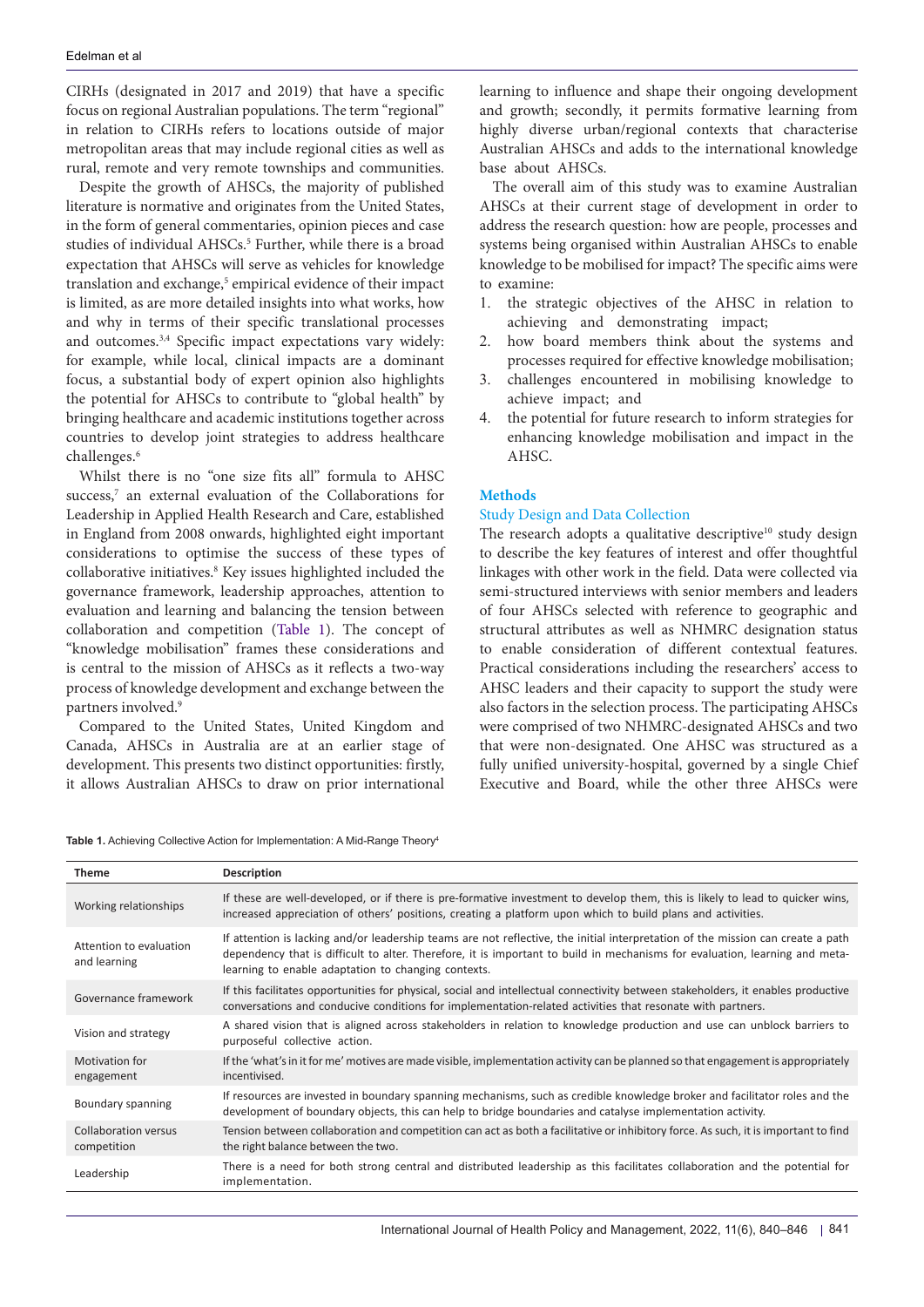multi-organisation collaborations. Two were regional AHSCs, encompassing large rural and remote geographies with highly distributed populations, while the other two were urbanbased in large metropolitan cities.

Interviews of between 30-40 minutes in duration were conducted by three members of the project team (GH, RCW, AE) with 15 academic, industry and executive board members in the participating AHSCs ([Table 2](#page-2-0)). These individuals were purposively selected because they held strategic roles in developing the AHSCs and were able to reflect on both the origins and unfolding development of their AHSC. Researchers initially contacted these individuals by email or phone to request an interview, with all individuals initially contacted agreeing to be interviewed. The interview guide was developed with reference to the specific study aims and included questions about: strategic objectives; knowledge mobilisation structures and processes; challenges and barriers; and the perceived value of future impact-focussed research. Questions were deliberately broad to enable interviewees to shape the narrative about goals and activities of their AHSCs and built from the authors' experiential knowledge of the field. Interviews were conducted in person or by video or telephone during 2019, and with the participants' consent, were digitally recorded and transcribed verbatim. Transcripts were emailed to interviewees for checking.

# Data Analysis

Data were entered into NVivo QSR™ and initial inductive coding of the data from each of the four participating AHSCs was undertaken by two researchers (GH and AE) following reading and re-reading of the site-specific transcripts. An initial set of inductive codes for all four sites was then developed collaboratively through comparison of the researchers' approaches and emerging findings. These codes were subsequently circulated to the broader team and inductive categories were then developed though virtual meetings and a full day face to face workshop. The workshop involved discussion among the researchers about emerging concepts and linkages following repeated reading of the transcripts.

Consistent with the descriptive qualitative approach which seeks to provide an account of the experiences, events and processes of the phenomenon of interest,<sup>10</sup> inductive categories reflected descriptive accounts of the AHSC goals, strategic processes and perceived enablers and barriers from the viewpoint of participants. Ultimately, the researchers determined that the best way to present the "emic" knowledge,

or insider view,<sup>10</sup> of interviewees, and to facilitate reporting of meaningful feedback of key study findings to participants, was to report the results against deductive themes produced from the question guide. These themes reflect the specific aims of the study and were informed by the literature on AHSCs and the authors' experiential knowledge of the field.

Because several members of the research team had some prior involvement with the AHSCs studied including as researchers and/or administrators within partnering organisations, the research team was already familiar with contextual elements such as funding and reporting structures and relevant national policy developments, which helped in the analysis process. These prior experiences also meant that some of the researchers were already known to the interviewees professionally and had already established rapport. To facilitate the inductive analysis, all members of the research team were closely involved in the careful reading and interpretation of the transcripts. Several members of the team also had experience conducting studies on AHSCs overseas which facilitated international comparison. Further, the analysis process drew from the diverse expertise of the research team in management and organisational studies as well as applied health services research to link findings with relevant theory and concepts across a range of disciplines. All members of the team had experience in designing and undertaking qualitative research.

# **Results**

In the description of results below, interviewees are labelled using a random number within each AHSC, with AHSC identifiers reflecting their predominantly "urban" or "regional" location and orientation. Inductive categories are described under deductive themes reflecting the original specific aims of the study.

# Strategic Objectives *Structures and Missions*

Objectives of the AHSCs broadly reflected the characteristic tripartite mission to undertake high quality research, education and care, and were also shaped by the AHSCs' governance structures and location. While three of the AHSCs had built collaborative multi-organisational governance structures, one AHSC was modelled on the US approach, with a unified university-hospital structure. In the three multi-organisational AHSCs, there was a focus on working together at scale to deliver more than just *"the sum of the parts"* (Int 3, urban AHSC 1). In contrast, the goals

<span id="page-2-0"></span>**Table 2.** Study Sample

|                     | AHSC <sub>1</sub>                                                              | AHSC 2                                           | AHSC <sub>3</sub>                       | AHSC <sub>4</sub>                                                                        |  |  |
|---------------------|--------------------------------------------------------------------------------|--------------------------------------------------|-----------------------------------------|------------------------------------------------------------------------------------------|--|--|
| Type of AHSC        | NHMRC-designated                                                               | NHMRC-designated                                 | Applying for NHMRC<br>designation       | Fully integrated university-<br>hospital structure; outside<br>NHMRC designation process |  |  |
| No. of interviewees | 4                                                                              | 4                                                |                                         |                                                                                          |  |  |
| Representation      | 1 AHSC employee; 2 university<br>representatives; 1 industry<br>representative | 1 AHSC employee; 3 university<br>representatives | 2 board members; 1<br>clinical academic | 2 board members; 1 executive<br>director; 1 clinical academic                            |  |  |

Abbreviations: AHSC, academic health science centre; NHMRC, National Health and Medical Research Centre.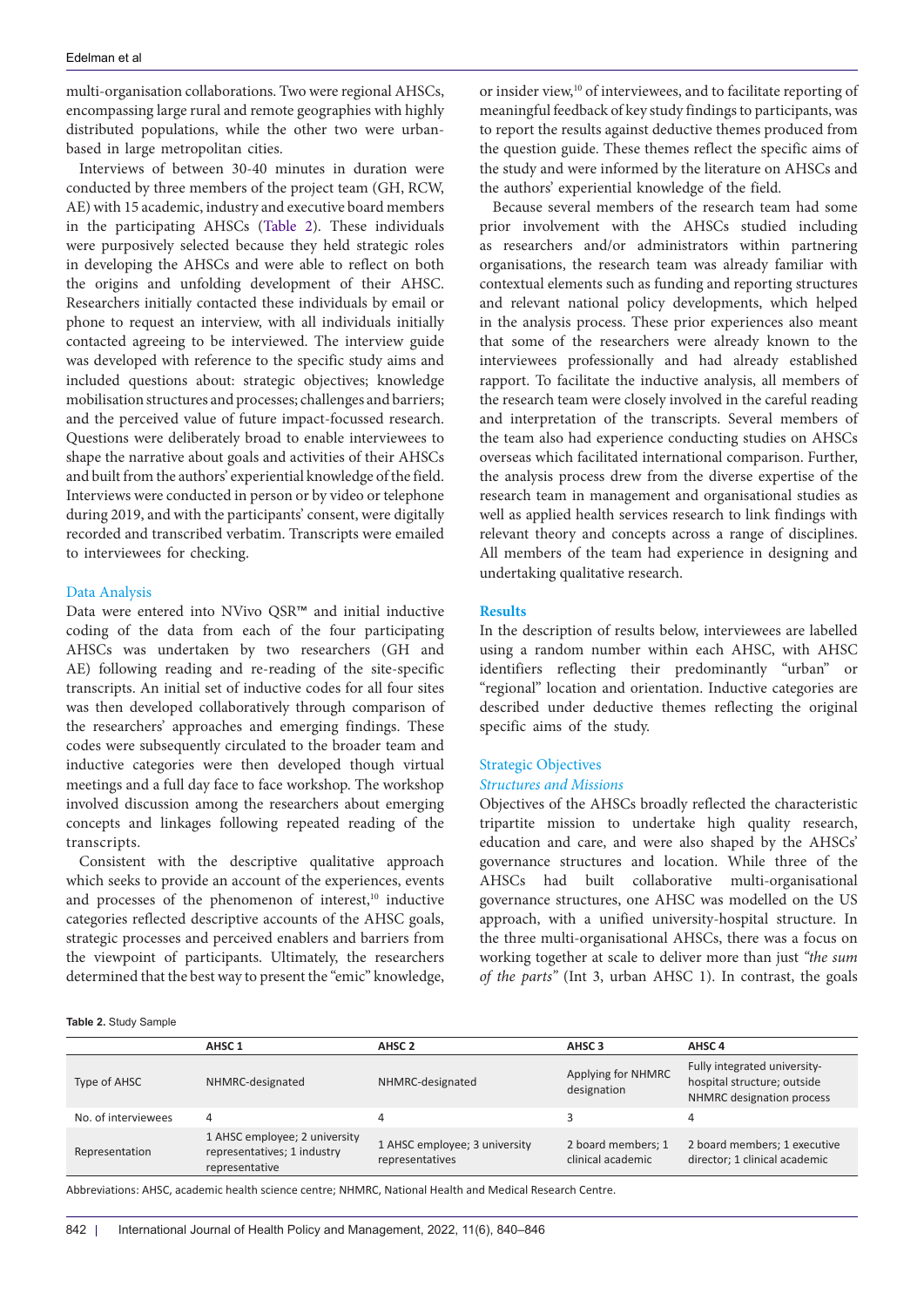of the integrated AHSC were influenced by its integrated nature and centred on creating a *"patient-centred culture"* and academic identity within a private hospital setting (Int 2, urban AHSC 2). Differences by urban/regional location were also apparent: interviewees in the regional AHSCs tended to highlight opportunities to improve health and outcomes for communities and populations, while the urban AHSCs were more focussed on patients in clinical settings.

# *Impact Through Research*

Across all sites, the establishment of the AHSC itself was a strategy to give greater structure and direction to the research endeavour of the component organisation/s, by shifting from researcher-led models to research co-produced with local stakeholders using the AHSC structure:

*"I think that's the next stage, is to start to have the partners who are contributing, start to drive the strategy. What are the burning [issues] for them? Rather than have it as a bottom up, almost research-type strategy of investigator-led – [ie,] what people want to do, rather than what perhaps the system needs. […] The Centre is helping to reinvigorate that with priority-driven-type research initiatives which I think is a very good thing"* (Int 1, urban AHSC 1).

*"Sometimes academics can be quite, I think, arrogant in their knowledge base, not deliberately but it's very intimidating, kind of thing. So I think, you know, being mindful of who's speaking and who isn't speaking, and I think we're moving forward on that [so that] service organisations are more confident in speaking out and speaking up"* (Int 3, regional AHSC 1).

However, views on whether this was being achieved varied, even within the same AHSC. For example, one interviewee commented that *the "big-name researchers still call a lot of the shots"* in their AHSC and reflected that the centre felt like a series of discrete investigator-led projects (Int 1, regional AHSC 1); while others in the same AHSC believed that a history of working successfully together had enabled the centre to move quickly to priority-driven research informed by community needs (Int 2, regional AHSC 1).

A wide and diverse range of research impact goals were described. For instance, some interviewees described a focus in their AHSC on practically focused research and translation for people and patients in clinical settings; while others described a concurrent focus on broader research goals linked to jurisdictional or national objectives, including commercialisation:

*"There's many objectives for various levels of strategic thinking […from a national perspective] the objectives are to create a network of quality health systems across the country that can lead the way in building translational research, [to] do clinical trials, and bring an export income, and create patents"* (Int 2, regional AHSC 2).

*"So we are thinking about commercialisation, we are thinking about clinical trials, we are thinking about other things in the space, all sorts of things that we could be impacting on*" (Int 4, urban AHSC 1).

One AHSC had international impact ambitions involving information sharing and collaboration with health system entities in South East Asia and the West Pacific in areas such as biosecurity, infectious diseases and health systems strengthening; the term *"intellectual leadership"* was used by an interviewee in this AHSC to describe this objective (Int 2, regional AHSC 2).

# Systems And Processes For Knowledge Mobilisation *Enacting "Translation"*

Despite the wide range of objectives and impact goals described, the language of knowledge mobilisation was not generally used by interviewees. Most used the narrower concept of translation, referring predominantly to researcherproduced knowledge and its application in clinical contexts. Varied strategies to achieve translation were described, some of which were aspirational. These included demonstration or "flagship" projects, growing clinician research capacity and working through clinical leaders:

*"We've also got a selection of projects, some flagship projects, some projects that are MRFF [Medical Research Future Fund]-funded, and so there'll be some case study stories to tell at a project level, and then there'll be some, hopefully, case study stories we can tell at a centre level about how we've built the collaborations and moved people along a continuum"* (Int 4, urban AHSC 1).

*"Supporting people to do anything from a certificate through to a PhD to become an Early Career Fellow is what our aspirations should be, and we should be enabling some of that through the centre in big ways"* (Int 3, regional AHSC 1).

Flagship projects were seen to be of value in the multiorganisational AHSCs as they encouraged collaboration to access project funding, while also providing a tangible outcome to showcase and learn from. Building clinician capacity to engage in research (through providing training, access to grants and clinical academic appointments) was also a dominant focus across all AHSCs. Building this capacity was described as a strategy to develop future clinician leaders (Int 2, urban AHSC 2), and came with the added benefit of enhancing recruitment capability within the participating health services:

*"You can attract really good doctors where there is research. Really good doctors like to do research as well as treat patients"* (Int 3, regional AHSC 2).

Building research capacity and literacy among local clinicians and community was also described in one AHSC as a strategy to make research more responsive to community priorities:

*"The projects that have been rolled out in the sort of next round are very much around building capacity and literacy around research as part of the process rather than, say, looking at a particular condition or disease or, you know, health problem […] otherwise we're just repeating the same thing again and again of, okay, a bunch of people in white coats think something about diabetes is interesting, so we'll go and investigate it"* (Int 2, regional AHSC 1).

# *Governance (Re)structuring*

Across all the AHSCs, considerable attention had been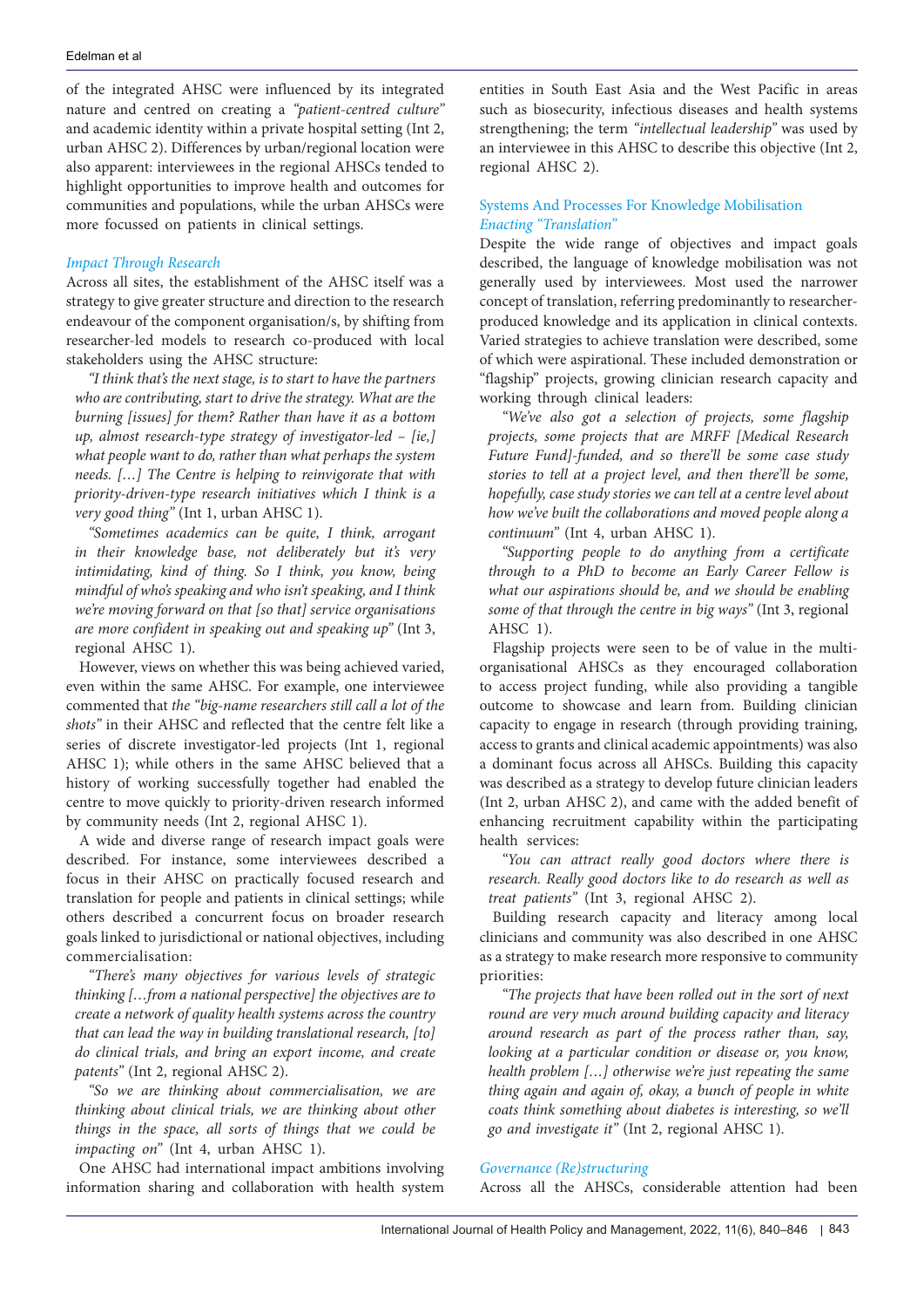directed to establishing high-level governance structures and, in some cases, revisiting and revising these. Governance in the multi-organisational AHSCs was typically concerned with ensuring adequate representation of participating partners to form a basis for effective collaboration, although this could lead to unwieldy decision-making processes. As a result, some AHSCs had opted for a functional structure, such as an executive or management committee and a (wider) council. In one AHSC, the ongoing evolution of the governance structure was seen to be indicative of its adaptive capabilities:

*"I'm happier with it as it evolves, so the fact that it has evolved has been a credit to all the people [involved] – that they take the initial model and […] they tried to make it more functional as it goes along. They recognise what it means to get to the next step" (Int 2, urban AHSC 1).* 

# Challenges Encountered

# *Research Careers and Leadership*

Key developmental challenges encountered in the AHSCs included barriers to clinicians developing research careers within public facilities and the need for a shift in focus/culture within the fully integrated AHSC from clinicians' private practice to quality improvement and research. Across all the AHSCs, recruiting to leadership roles – particularly roles that were intended to deliver value for the AHSC as a whole – was also seen as a challenge. Not only did such individuals need to be supported by all partners, the task of establishing and running an AHSC was described as complex. The need for a distinctive skill set was identified, directed towards relationship-building and flexibility, reflecting the complex nature of translational projects (in contrast to more timelimited project management skills):

*"You actually need to be really careful when you recruit staff. Because some people are not very good with a blank page, or a page that isn't perfect, and they want a linear job. Those people don't succeed in this environment"* (Int 4, urban AHSC 1).

# *Collaboration and Competition*

Another challenge, specific to the multi-organisational AHSCs, related to balancing collaboration and competition between the partnering organisations, including handling politics, diverse interests and egos. Whereas some sites reported a long history of working relationships that had created trust and a solid foundation for collaboration, others were working to overcome a history of competition. Bringing universities together with health service partners represented one challenging aspect. There was also a dynamic tension between collaboration and competition among academic organisations that had come together to apply for NHMRC designation, against a history of competing for research funding. One interviewee reflected that without the AHSC and the promise of NHMRC designation some of the emergent partnerships and collaborations would not have developed – it brought together several different groups who had previously competed:

*"I'd probably say it's one of the difficulties out in rural, remote and very remote areas is that there's a competitiveness* 

*to the research being conducted out there. So there wasn't anything there before [the AHSC] but there were these distinct groups"* (Int 1, regional AHSC 1).

Building the relationships needed to achieve impact goals was seen to require more than a well-developed governance framework. Interviewees in one AHSC emphasised the importance of shared values, expectations and trust; including a willingness to be *"prepared to transfuse your own blood"* (for example, in terms of brand, activity or people) to benefit the greater good:

*"In this sector, unless you're going to give some of yourself, you're not going to get stronger. I'm not sure whether the partners would be comfortable with the notion that actually they're going to give some of themselves, some of their brand, some of their activity, some of their people, for the sum of the parts"* (Int 3, urban AHSC 1).

# *Government Funding*

There was widespread acknowledgement that successfully establishing the AHSC and achieving impact was challenging and would take time. However, this was contrasted with the short-term government funding received by the NHMRCdesignated AHSCs, which necessitated a "rushed" process of allocation within the AHSCs (Int 4, regional AHSC 1).

# Future Research to Maximise Impact Potential *Measuring Impact*

There was general interest across the AHSCs in research to both demonstrate impact and enable benchmarking between AHSCs; but how to measure this, including what metrics would be appropriate (or inappropriate), was another identified challenge. One interviewee described a temptation within AHSCs to measure narrow, mostly quantitative, impact indicators, which often appealed to health service administrators who tended to sit in executive roles and on AHSC boards:

*"You're facing people whose bread and butter hasn't been health system stuff, but [who] have done quite a bit of corporate stuff. And they want to see the numbers"* (Int 2, regional AHSC 2).

# *Interest in Evaluation Processes*

Overall, participants' stated interest in engaging with evaluative forms of research varied, with responses ranging from enthusiasm for opportunities to share learning with other AHSCs, to uncertainty about the priority of evaluative research at a relatively early developmental stage. Interviewees in one AHSC commented that they were not good at "learning from other systems" (Int 1, urban AHSC 1), but that there should be some interest in formal evaluation and sharing learning across AHSCs, particularly the designated AHSCs which had received public funding.

# **Discussion**

The findings of this study illustrate that AHSCs in Australia are in relatively early and formative stages of development, with individual AHSCs following different pathways. They operate in highly diverse contexts with varying degrees of scale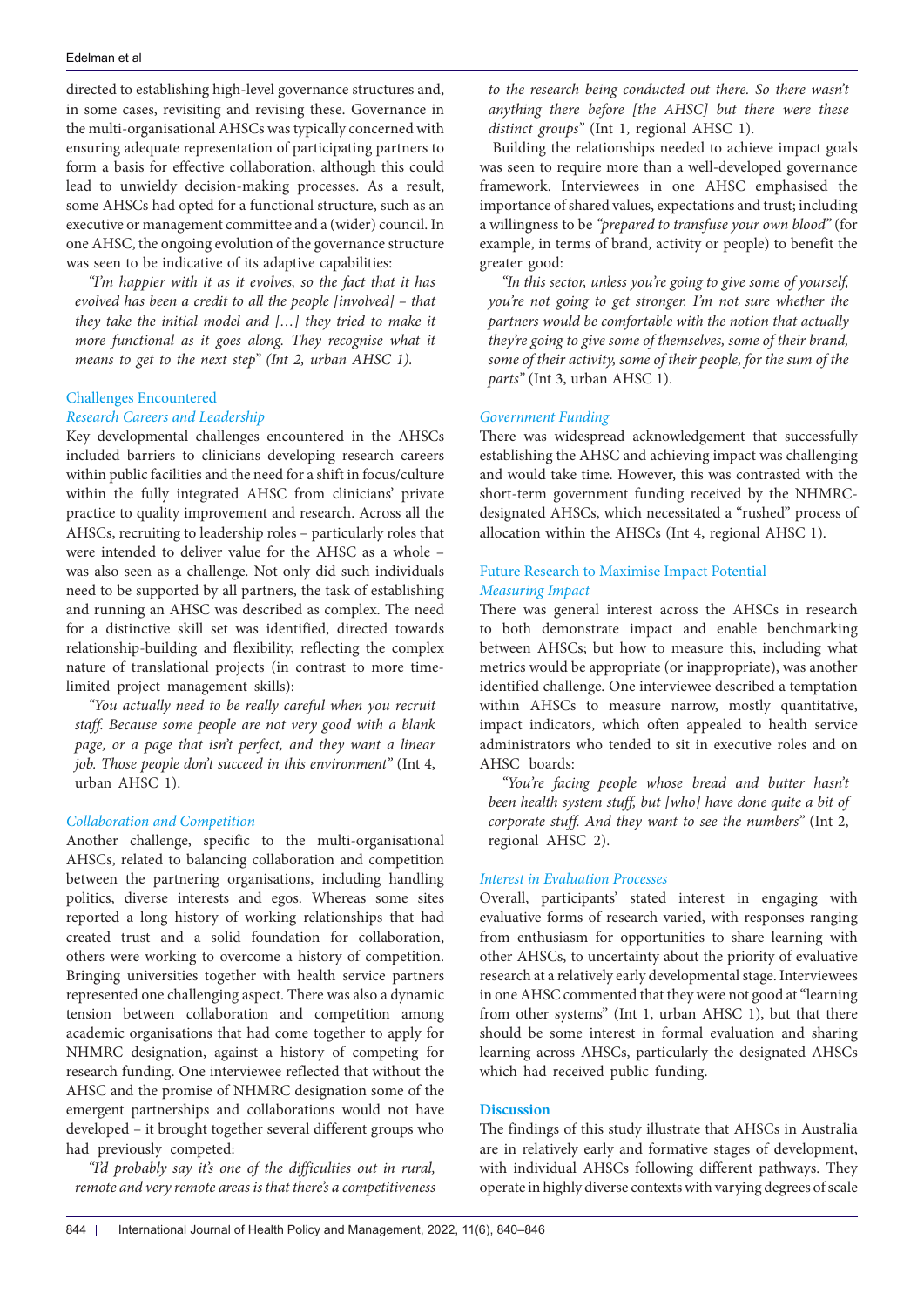and reach, which influences their strategic focus and impact goals. Differences in impact focus were identified between the urban and regional AHSCs, and between the multiorganisational AHSCs and the integrated AHSC. Diversity in what constitutes "success" is a recognised feature of AHSCs in Australia<sup>3</sup> and indicates that a wide range of knowledge mobilisation processes are needed to achieve their varied academic, clinical, policy and population impact aspirations.

However, understanding and enactment of knowledge mobilisation processes in the AHSCs studied were somewhat limited, with little attention being given to the complex and multifaceted realities shaping clinical and broader impact. Whilst the AHSCs studied described using several strategies to effect research translation in clinical settings, including research capacity building, participatory approaches, flagship projects and clinical engagement, there was little overall mention of processes of negotiation to systematise the utilisation of knowledge. Processes to integrate research production and use through negotiation between organisations and academic disciplines emerges as a key distinction between "knowledge translation" and "knowledge mobilisation" in the international literature.<sup>9</sup> This distinction highlights the limitations of linear conceptions of knowledge flows between researchers and end users (which often underlie the "translation" concept) and instead emphasises the need for constant awareness and negotiation of complex inter-relationships.9

Further, although there was a focus within the AHSCs on research capacity building within clinical settings and mention of goals to co-produce research, there was no specific reference within the four AHSCs studied to establishing knowledge broker or boundary spanner roles, which feature as key knowledge mobilisation processes elsewhere.<sup>11,12</sup> Limited attention to these roles is particularly surprising given the emphasis identified in the AHSCs on structure and governance, as designated brokers and boundary spanners often play a critical linkage function between collaborating academic and healthcare organisations.<sup>12</sup> These findings suggest important opportunities within Australian AHSCs to facilitate real-world impacts from research by trialling and adapting knowledge mobilisation processes tested in other settings.

In the multi-organisational AHSCs, balancing collaboration and competition between constituent members presents a major challenge, mirroring international experiences.<sup>5</sup> In the international literature, there is an emphasis on achieving a balance between two aspects of collaboration, defined as cooperation and coordination.13 Cooperation, concerned with achieving partners' commitment and alignment of interests, tends to be highlighted, whereas less attention is given to the critical role of coordination activities directed to the alignment of actions to achieve shared goals. Successful coordination requires practices, structures, roles, procedures and interfaces that "prevent ad hoc responses to emerging problems."13 For example, broad goals and commitments on their own are unlikely to be sufficient to organise interactions across organisational boundaries.<sup>13</sup> As such, an overemphasis on high-level agreements and goals in the pursuit of cooperation risks neglecting key systems and processes required for "on the ground" actions to mobilise knowledge.<sup>9</sup>

Organisational learning that informs and shapes formative development is an important component of organisational capability in knowledge-intensive AHSCs.14 Given the scope for innovation and learning from Australian AHSCs' richly diverse, regional and urban contexts, there is an important opportunity for AHSCs to learn and formatively steer towards success, rather than follow "path dependent" trajectories that can take a long time to correct.<sup>8</sup> By creating, and acting on, a clear strategic vision as well as cohesion among partners, AHSCs in Australia can have real health system impacts.<sup>3</sup> To optimise such impacts, Australian AHSCs should foster and embed a culture of formative evaluation that enables learning and adaptation, rather than rely narrowly on metrics-based evaluations. Future research on AHSCs should also investigate key mechanisms of knowledge mobilisation in diverse local contexts. Such research is needed to understand the role of AHSCs in responding to health system needs and priorities, such as in prepareness and response to major public health events such as the coronavirus disease 2019 (COVID-19) pandemic.

# Strengths and Limitations

Key strengths of the study include its novel focus on AHSCs as emerging health system structures in Australia and the use of international knowledge mobilisation literature to situate the study and interpret the findings. The study represents one of the first attempts to describe how AHSCs are developing in Australia across diverse health system contexts and offers a valuable insider perspective into the motivations and experiences of those involved in their strategic development. Limitations include the small number of interviewees from each AHSC, and their identification from within only one stakeholder group (individuals holding strategic roles in developing the AHSCs), which limited the depth of insights gained at each site. Nonetheless, the interviews provided rich and detailed findings appropriate to study aim. Inclusion of additional perspectives from researchers, clinicians, community members and policy-makers will add important nuance in future research.

# **Conclusion**

The early developmental stage of Australian AHSCs presents an important and timely opportunity for formative learning and evaluation to optimise knowledge mobilisation processes towards achieving meaningful impact. This requires a focus on action-oriented roles and processes needed to deliver strategic goals and on organisational mechanisms to deliver health systems impact within diverse local contexts.

# **Acknowledgements**

The authors thank the interviewees from the participating AHSCs who generously offered their time for this research.

## **Ethical issues**

Ethics approval for the study was obtained from the University of Adelaide Human Research Ethics Committee (H-2018-239).